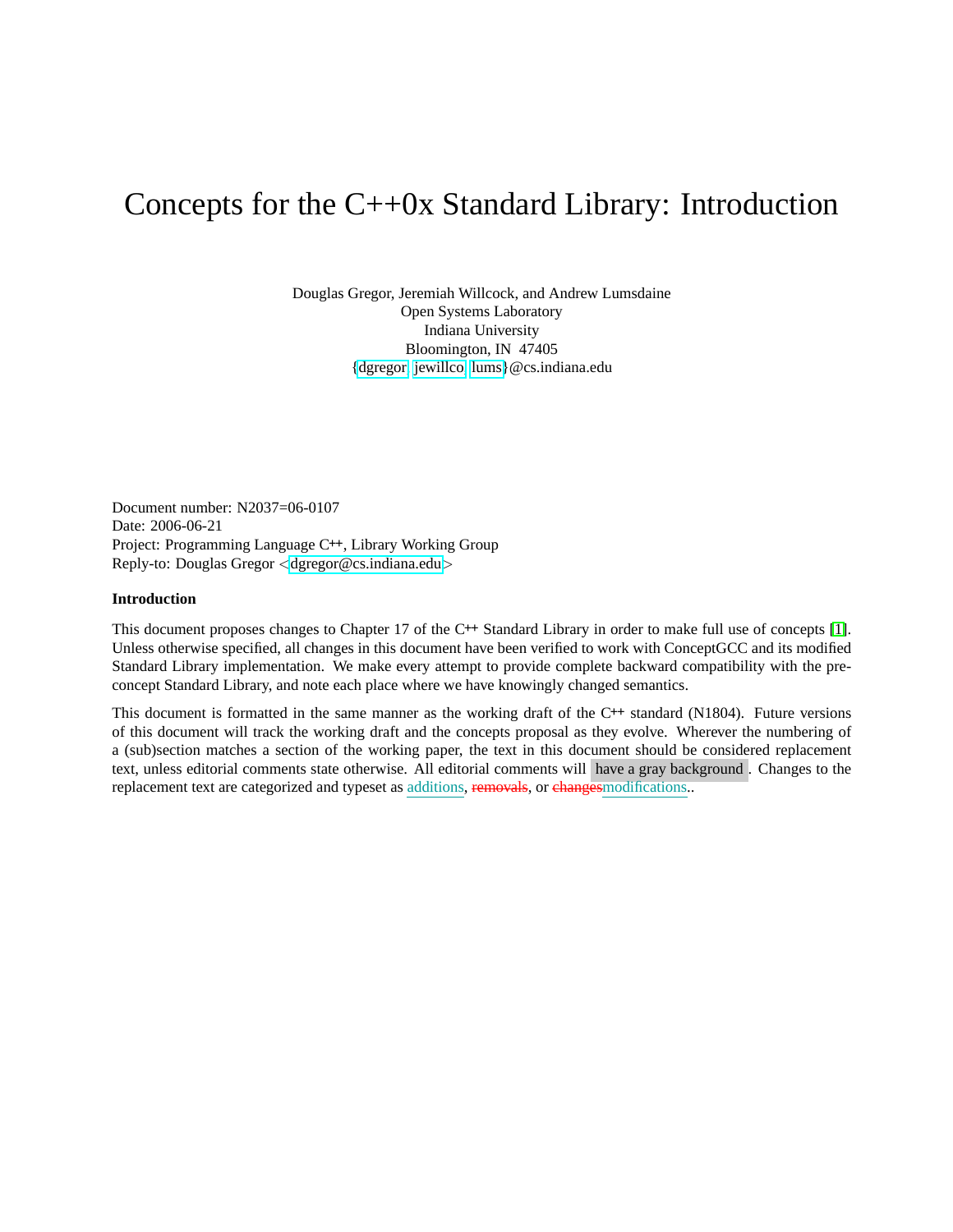# **Chapter 17 Library introduction [lib.library]**

### **17.1 Definitions [lib.definitions] 17.1.19 traits class [defns.traits]** a class that encapsulates a set of types and functions necessary for class templates and function templates to manipulate objects of types for which they are instantiated. Traits classes defined in clauses 21, 22 and 27 are chararacter traits, which provide the character handling support needed by the string and iostream classes.

### **17.1.20 wide-oriented iostream classes [defns.wide.iostream]**

the instantiations of the iostream class templates on the character container class wchar\_t and the default value of the traits parameter (**??**).

**17.3 Method of description (Informative) [lib.description] 17.3.1 Structure of each subclause [lib.structure]**

- 1 The library can be extended by a C**++** program. Each clause, as applicable, describes the requirements that such extensions must meet. Such extensions are generally one of the following:
	- Template arguments
	- Derived classes
	- Containers, iterators, and/or algorithms that meet an interface convention
- 2 The string and iostreams components use an explicit representation of operations required of template arguments. They use a class template char traits to define these constraints.
- 3 Interface convention requirements are stated as generally as possible. Instead of stating "class X has to define a member function operator++()", the interface requires "for any object x of class X, ++x is defined." That is, whether the operator is a member is unspecified.
- 4 Requirements are stated in terms of well-defined expressions concepts, which define valid terms capabilities of the types that satisfy the requirements. For every set of requirements there is a tableconcept that specifies an initial set of the valid expressionsthe requirements and their semantics (**??**, **??**, **??**). Any generic algorithm (clause **??**) that uses the requirementsconcepts is described in terms of the valid expressions for places requirements on its formal type parameters.

5 Template argument requirements are sometimes referenced by name. See 17.3.2.1.

**17.3.1.2 Requirements [lib.structure.requirements]**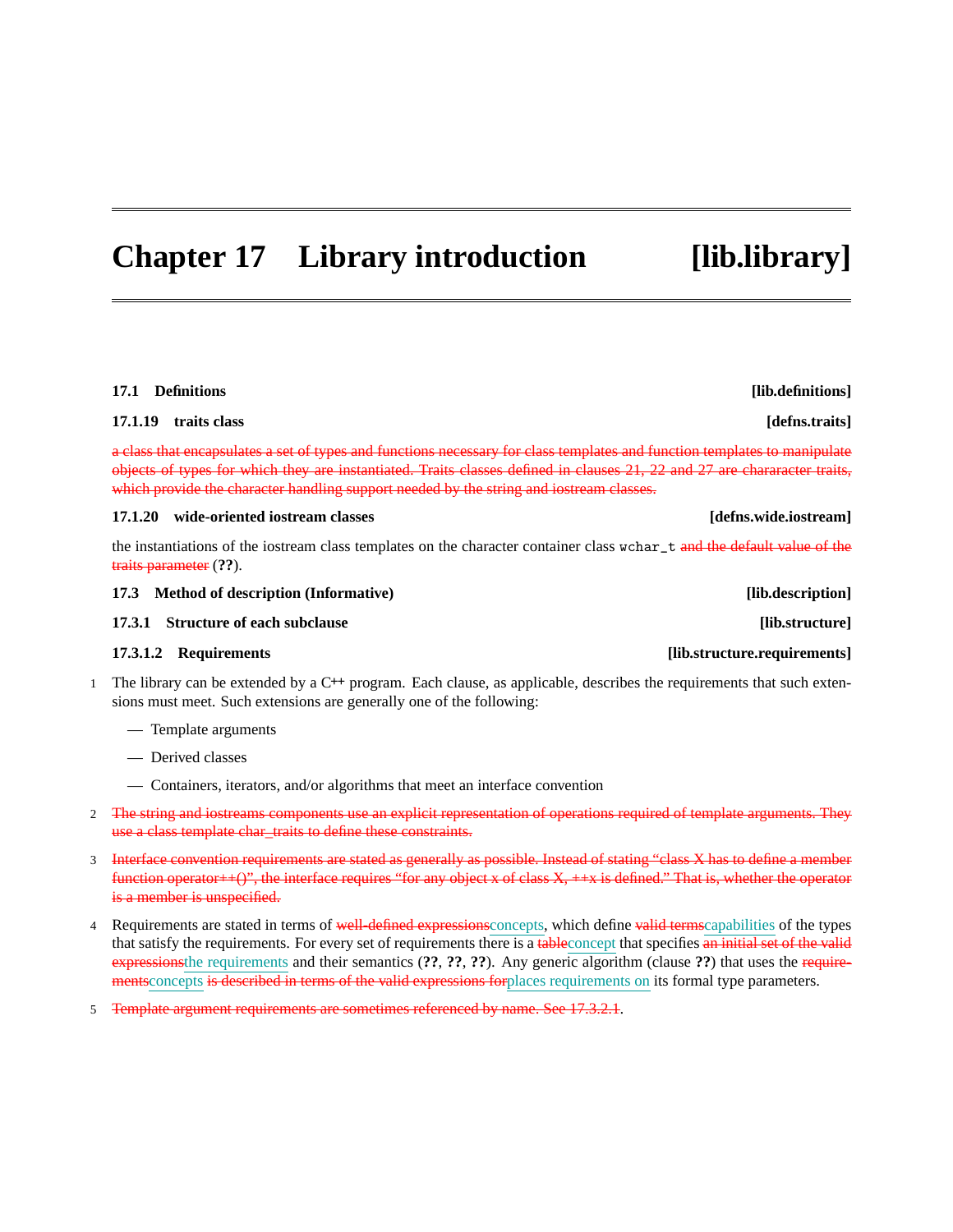6 In some cases the semantic requirements are presented as C**++** code. Such code is intended as a specification of equiva-lence of a construct to another construct, not necessarily as the way the construct must be implemented.<sup>[1\)](#page-2-0)</sup>

### **17.3.2 Other conventions [lib.conventions]**

### **17.3.2.1** Type descriptions **in the example of the example of the example of the example of the example of the example of the example of the example of the example of the example of the example of the example of the examp**

- 1 The Requirements subclauses may describe names that are used to specify constraints on template arguments.<sup>[2\)](#page-2-1)</sup> These names are used in clauses 20, 23, 25, and 26 to describe the types that may be supplied as arguments by a C++ program when instantiating template components from the library.
- 2 Certain types defined in clause **??** are used to describe implementation-defined types. They are based on other types, but with added constraints.

| 17.4 Library-wide requirements           | [lib.requirements] |
|------------------------------------------|--------------------|
| 17.4.1 Library contents and organization | [lib.organization] |
| 17.4.1.1 Library contents                | [lib.contents]     |

- 1 The C**++** Standard Library provides definitions for the following types of entities: Macros, Values, Types, Concepts, Concept maps, Templates, Classes, Functions, Objects.
- 2 All library entities except macros, operator new and operator delete are defined within the namespace std or namespaces nested within namespace std.
- 3 Whenever a name x defined in the standard library is mentioned, the name x is assumed to be fully qualified as ::std::x, unless explicitly described otherwise. For example, if the Effects section for library function F is described as calling library function G, the function ::std::G is meant.

### **17.4.1.2 Headers [lib.headers]**

- 1 The elements of the C**++** Standard Library are declared or defined (as appropriate) in a *header*. [3\)](#page-2-2)
- 2 The C**++** Standard Library provides 3334 *C++ headers*, as shown in Table [11.](#page-2-3)

<span id="page-2-3"></span>

| <algorithm></algorithm> | <functional></functional>   | <limits></limits>            | <ostream></ostream>     | <streambuf></streambuf> |
|-------------------------|-----------------------------|------------------------------|-------------------------|-------------------------|
| <bitset></bitset>       | $\langle$ iomanip $\rangle$ | $\langle$ list $\rangle$     | <queue></queue>         | <string></string>       |
| <complex></complex>     | $\langle$ ios $\rangle$     | $\langle$ locale $\rangle$   | $<$ set $>$             | <typeinfo></typeinfo>   |
| <concepts></concepts>   | $\langle$ iosfwd $\rangle$  | $map$                        | <sstream></sstream>     | <utility></utility>     |
| <deque></deque>         | <iostream></iostream>       | <memory></memory>            | <stack></stack>         | <valarray></valarray>   |
| <exception></exception> | <istream></istream>         | $new$                        | <stdexcept></stdexcept> | <vector></vector>       |
| <fstream></fstream>     | <iterator></iterator>       | $\langle$ numeri $c \rangle$ | <strstream></strstream> |                         |

3 The facilities of the Standard C Library are provided in 18 additional headers, as shown in Table [12.](#page-3-0)

<span id="page-2-0"></span><sup>1)</sup> Although in some cases the code given is unambiguously the optimum implementation.

<span id="page-2-1"></span> $2)$  Examples from 20.1 include: Equality wardIterator, Function, Predicate, etc.

<span id="page-2-2"></span><sup>3)</sup> A header is not necessarily a source file, nor are the sequences delimited by < and > in header names necessarily valid source file names (**??**).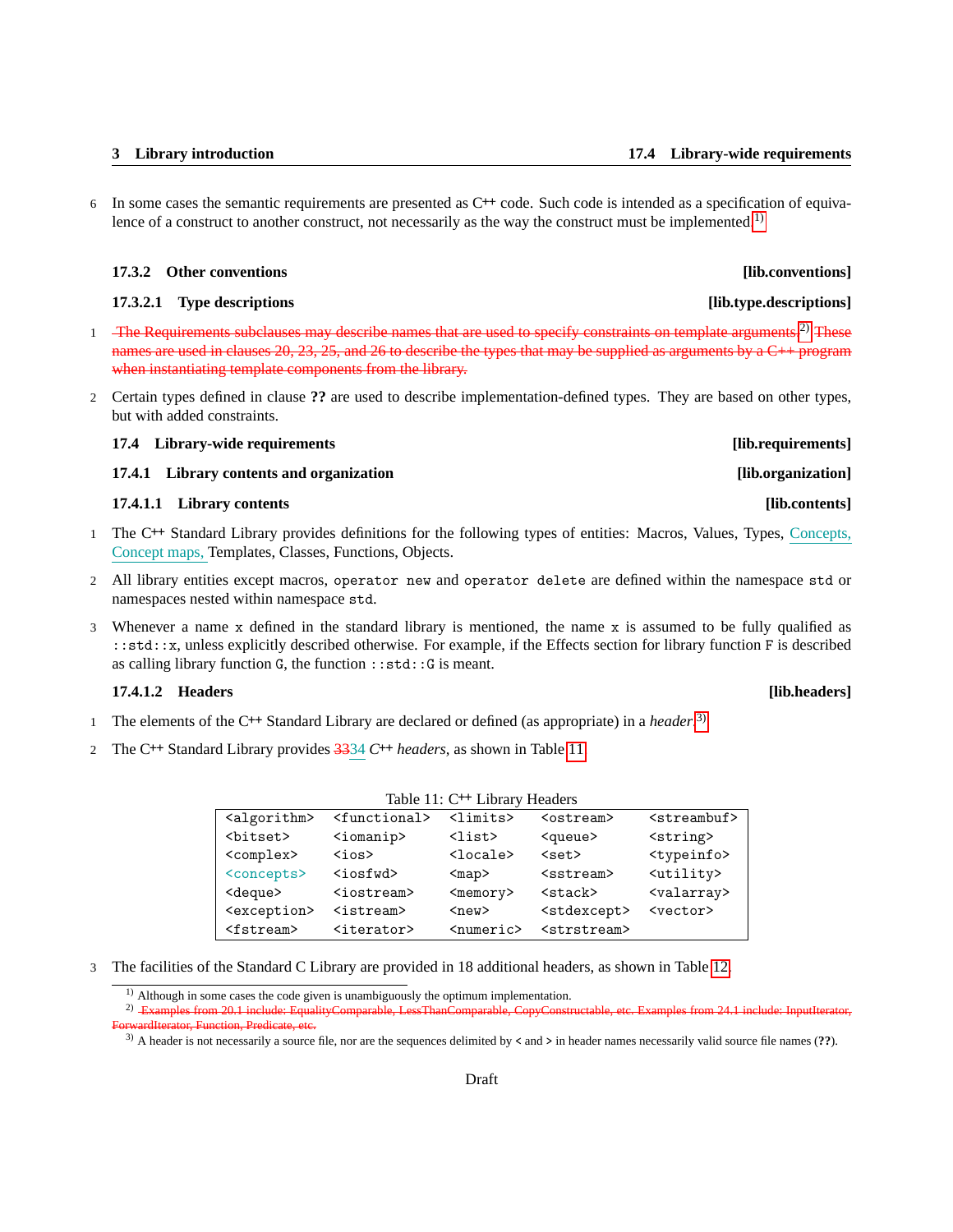| Table 12. C. Theaders for C Library Pacificos |                                                                                                 |                     |  |  |  |  |  |
|-----------------------------------------------|-------------------------------------------------------------------------------------------------|---------------------|--|--|--|--|--|
|                                               | <cassert> <ciso646> <csetjmp> <cstdio> <ctime></ctime></cstdio></csetjmp></ciso646></cassert>   |                     |  |  |  |  |  |
|                                               | <cctype> <climits> <csignal> <cstdlib> <cwchar></cwchar></cstdlib></csignal></climits></cctype> |                     |  |  |  |  |  |
| <cerrno></cerrno>                             | <clocale> <cstdarg> <cstring> <cwctype></cwctype></cstring></cstdarg></clocale>                 |                     |  |  |  |  |  |
| $\langle cf$ loat $\rangle$                   | <cmath></cmath>                                                                                 | <cstddef></cstddef> |  |  |  |  |  |

<span id="page-3-0"></span>Table 12: C**++** Headers for C Library Facilities

- 4 Except as noted in clauses **??** through **??** and Annex **??** the contents of each header cname shall be the same as that of the corresponding header name.h, as specified in ISO/IEC 9899:1990 Programming Languages C (clause 7), or ISO/IEC:1990 Programming Languages  $-$  C AMENDMENT 1: C Integrity, (clause 7), as appropriate, as if by inclusion. In the C**++** Standard Library, however, the declarations and definitions (except for names which are defined as macros in C) are within namespace scope (**??**) of the namespace std.
- 5 Names which are defined as macros in C shall be defined as macros in the C**++** Standard Library, even if C grants license for implementation as functions. [ *Note:* the names defined as macros in C include the following: assert, offsetof, setjmp, va\_arg, va\_end, and va\_start. *— end note* ]
- <sup>6</sup> Names that are defined as functions in C shall be defined as functions in the C**++** Standard Library.[4\)](#page-3-1)
- <sup>7</sup> Identifiers that are keywords or operators in C**++** shall not be defined as macros in C**++** standard library headers.[5\)](#page-3-2)
- <sup>8</sup> **??**, Standard C library headers, describes the effects of using the name.h (C header) form in a C**++** program.[6\)](#page-3-3)

### **17.4.1.3 Reserved names [lib.reserved.names]**

- 1 It is undefined for a C**++** program to add declarations or definitions to namespace std or namespaces within namespace std unless otherwise specified. A program may add template specializations for any standard library template to namespace std. A program may add concept maps for any standard library concept to namespace std, unless explicitly prohibited. Such a specialization or concept map (complete or partial) of a standard library template results in undefined behavior unless the declaration depends on a user-defined type of external linkage and unless the specialization meets the standard library requirements for the original template.<sup>[7\)](#page-3-4)</sup> A program may explicitly instantiate any templates in the standard library only if the declaration depends on the name of a user-defined type of external linkage and the instantiation meets the standard library requirements for the original template.
- 2 The C**++** Standard Library reserves the following kinds of names:
	- Macros
	- Global names
	- Names with external linkage

<span id="page-3-1"></span><sup>&</sup>lt;sup>4)</sup> This disallows the practice, allowed in C, of providing a "masking macro" in addition to the function prototype. The only way to achieve equivalent "inline" behavior in C**++** is to provide a definition as an extern inline function.

<span id="page-3-3"></span><span id="page-3-2"></span><sup>&</sup>lt;sup>5)</sup>In particular, including the standard header  $\langle$  iso646.h> or  $\langle$  ciso646> has no effect.

<sup>6)</sup> The ".h" headers dump all their names into the global namespace, whereas the newer forms keep their names in namespace std. Therefore, the newer forms are the preferred forms for all uses except for C**++** programs which are intended to be strictly compatible with C.

<span id="page-3-4"></span> $<sup>7</sup>$  Any library code that instantiates other library templates must be prepared to work adequately with any user-supplied specialization that meets</sup> the minimum requirements of the Standard.